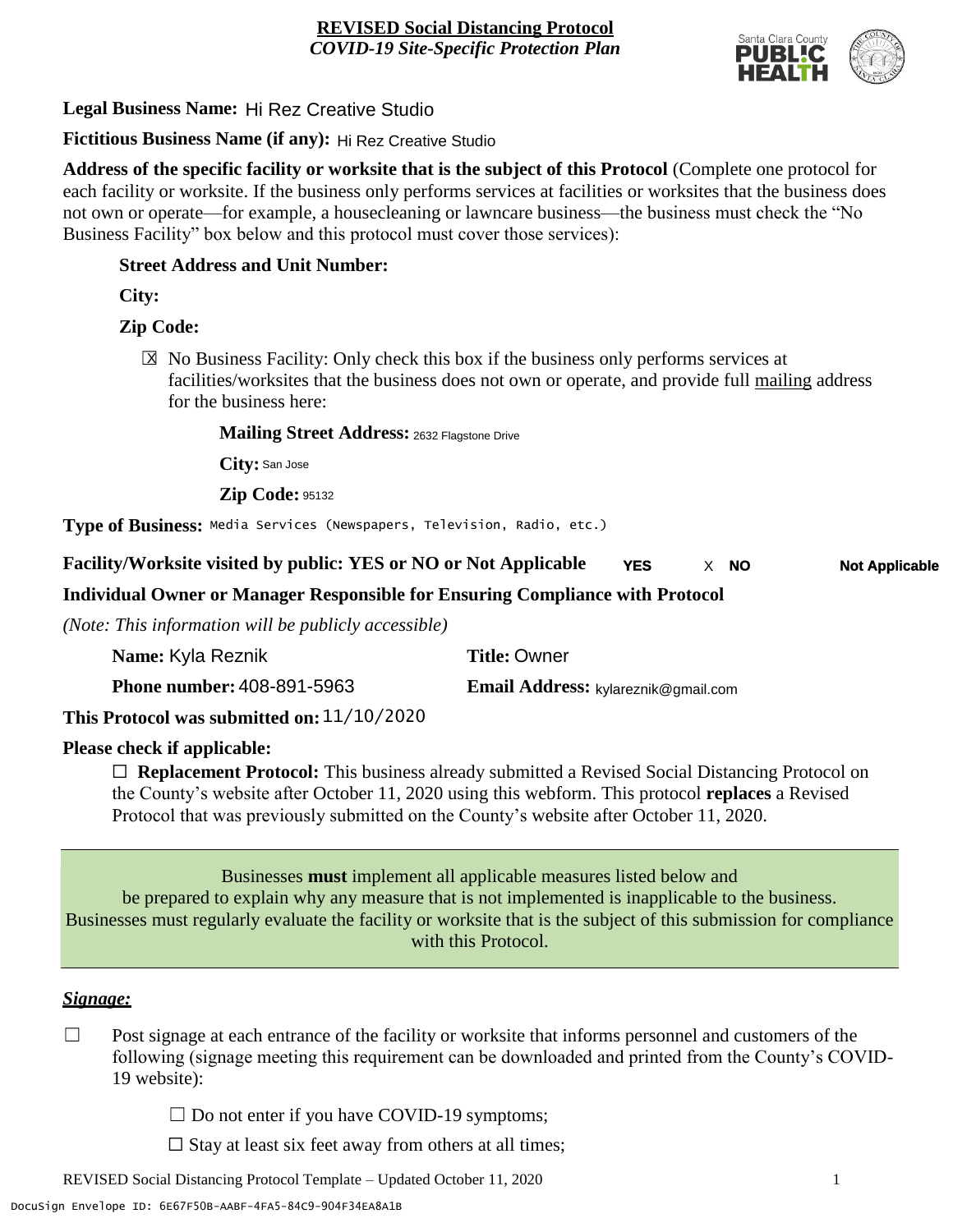

- $\Box$  Face coverings required to enter (except for very young children, if medically inadvisable, or for communication by or with people who are hearing impaired);
- $\Box$  Cover sneezes and coughs with cloth, tissue, or elbow;
- $\Box$  Do not shake hands or engage in unnecessary physical contact.
- □ Post signage at appropriate locations throughout the facility/worksite reminding everyone to wear face coverings and stay at least six feet away from others.
- ☐ Post a copy of your updated COVID-19 PREPARED Sign and Social Distancing Protocol Visitor Information Sheet at each entrance where they can easily be viewed. These documents will be provided to you electronically when you submit this Revised Social Distancing Protocol.

#### *Personnel Training:*

- After submission, distribute copies of the completed Protocol to all personnel, and train all personnel on this Protocol.  $\mathbf x$
- For businesses that perform services for facilities or worksites that the business does not own or operate, distribute a copy of the completed Protocol to the owner or operator of each facility or worksite where the business performs services.  $\mathbf{v}$
- Train personnel on basic information regarding COVID-19 from the CDC available at [https://www.cdc.gov/coronavirus/2019-ncov/index.html,](https://www.cdc.gov/coronavirus/2019-ncov/index.html) including how to prevent COVID-19 from spreading, who is especially vulnerable to the disease, and when to seek medical attention.  $\mathsf{X}$
- Train personnel on screening themselves for COVID-19 symptoms, including temperature and/or symptom checks using CDC guidelines available at [https://www.cdc.gov/coronavirus/2019-](https://www.cdc.gov/coronavirus/2019-ncov/symptoms-testing/symptoms.html) [ncov/symptoms-testing/symptoms.html.](https://www.cdc.gov/coronavirus/2019-ncov/symptoms-testing/symptoms.html) https://www.cdc.gov/coronavirus/2019- ncov/symptoms-testing/symptoms.html  $|\mathsf{X}|$
- Train personnel on the need to stay home and get tested if they have a frequent cough, fever, difficulty breathing, chills, muscle or body aches, headache, sore throat, nausea, vomiting, diarrhea, tiredness, or recent loss of taste or smell. Ensure all personnel know they must also stay home if they or someone they live with has been diagnosed with COVID-19, or if they've had close contact with someone diagnosed with COVID-19.  $\mathbf x$
- Train personnel on County guidance for when it is safe to return to work if they have COVID-19 symptoms, have tested positive for COVID-19, or have had close contact with someone who has tested positive for COVID-19. County guidelines are available at: [https://www.sccgov.org/sites/covid19/Pages/business-guidance.aspx#business\\_safety\\_guidance.](https://www.sccgov.org/sites/covid19/Pages/business-guidance.aspx#business_safety_guidance.) https://www.sccgov.org/sites/covid19/Pages/business-guidance.aspx#business\_safety\_guidance X
- Train personnel on the need for frequent handwashing with soap and water, mandatory face coverings, the importance of social distancing, and other measures required in this Protocol.  $\overline{\mathsf{x}}$
- Train personnel on the importance of getting tested for COVID-19 in accordance with County guidance available at [https://www.sccgov.org/sites/covid19/Pages/covid19-testing.aspx,](https://www.sccgov.org/sites/covid19/Pages/covid19-testing.aspx) and explain that testing is available through their healthcare provider or at free community testing sites [\(www.sccfreetest.org](http://www.sccfreetest.org/) ).  $\vert X \vert$
- Inform personnel that they can report any deficiencies in compliance with Social Distancing Protocol requirements by this business or any other at which they may work at [www.sccCOVIDconcerns.org](http://www.scccovidconcerns.org/) or by calling the County Office of Labor Standards Enforcement Advice Line at 866-870-7725.  $\overline{\mathbf{x}}$
- Inform personnel about employer or government-sponsored leave benefits that personnel may be entitled  $\boxtimes$

REVISED Social Distancing Protocol Template – Updated October 11, 2020 2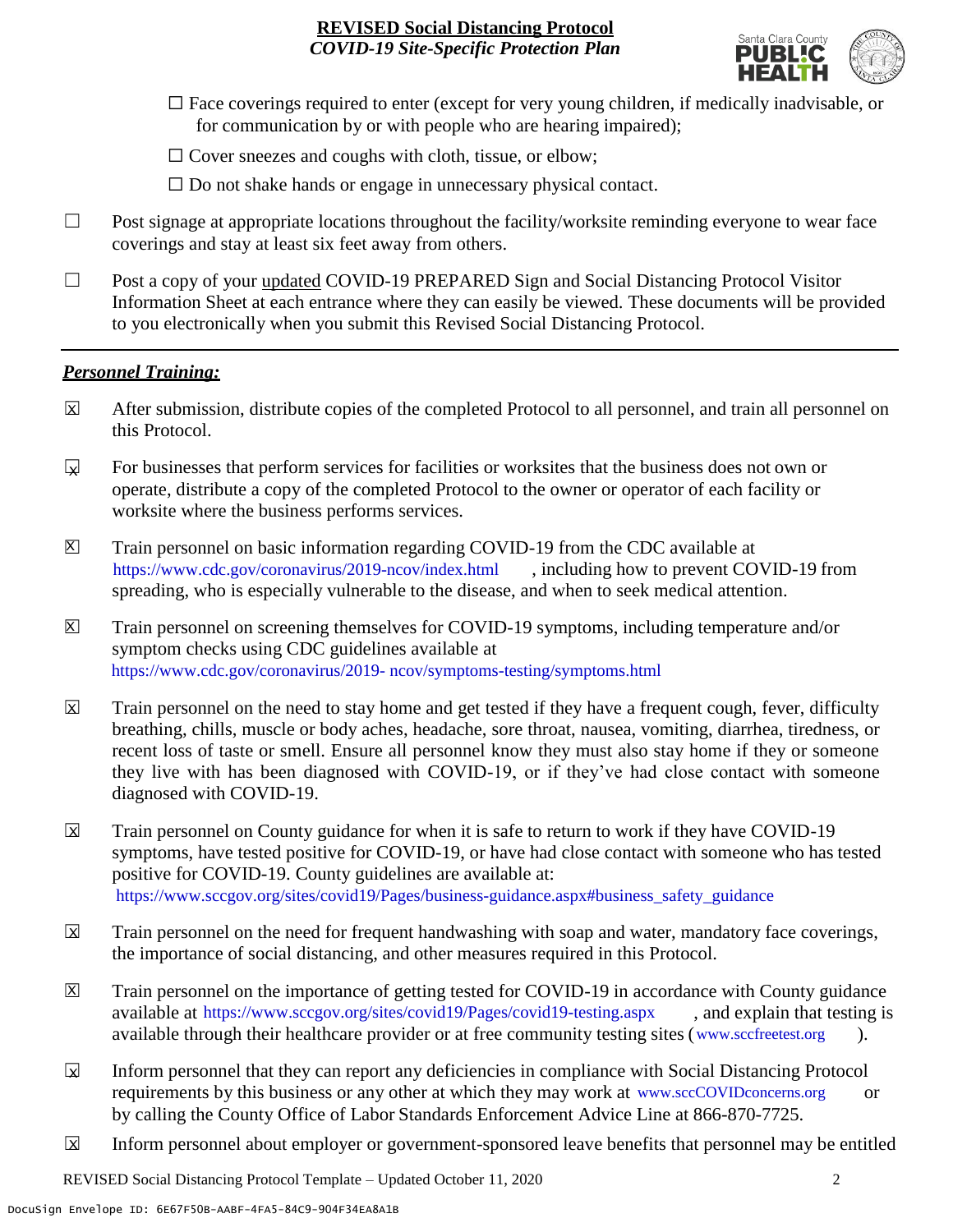

to receive, including those benefits identified at the following address: [https://www.labor.ca.gov/coronavirus2019/#chart.](https://www.labor.ca.gov/coronavirus2019/#chart) https://www.labor.ca.gov/coronavirus2019/#chart

public, but if one arises, we will do all communication virtually online or over the phone.

- Train personnel on new or modified COVID-19 safety measures immediately upon updating this Protocol.  $\boxtimes$
- ☐ Optional—Describe other measures this business plans to take to train personnel on COVID-19 safety and related issues: **X** Owner is a sole operator and is well informed of the spread of the virus. Personally and professionally the owner is not in contact with anyone who is not in her immediate household. Masks are worn in public when necessary and we keep more than 6' from other people. At this time, we are not doing any projects with the

### *Individual Control Measures and Screenings:*

- Maximize the number of personnel who work from home. Businesses must direct all personnel who can perform their assigned work duties from home to do so, and they must prohibit those personnel from performing those work duties at the facility or worksite.  $|\overline{X}|$
- For personnel who are not working from home:  $\boxtimes$ 
	- Direct all workers not to come to work if sick or exhibiting symptoms of COVID-19.  $\overline{\mathbf{x}}$
	- Ask all personnel if they have COVID-19 symptoms at the beginning of each shift, and screen all other people before they enter the facility or worksite. Send personnel home if they report COVID-19 symptoms. (\*Note, temperature screenings with thermometer or thermal scanner are not required, and can increase COVID-19 risk if many employees convene in the same place for temperature screening.)  $\overline{X}$
	- Require all persons, except those exempted from face covering requirements, to properly wear face coverings at all times in accordance with the California Department of Public Health's mandatory Guidance for the Use of Face Coverings and the Health Officer's Order. Exemptions to the face coverings requirement include very young children, people for whom face coverings are medically inadvisable, or for communication by or with people who are hearing impaired.  $\mathbf{X}$
- ☐ Optional—Describe other measures: If I become ill or exposed to someone else who is ill, I will get tested. I am the only person in my business. I work virtually always. No projects now, but future work will be virtual and or over the phone. **X**

## *Handwashing and Hand-Sanitizing Protocols:*

- Encourage frequent handwashing or use of hand sanitizer and provide frequent breaks for handwashing.  $\mathbf{x}$
- ☐ Hand sanitizer and/or soap and water are available at or near the site entrance, at checkout counters, and at various locations throughout the site to enable the public and staff to frequently clean their hands.
- $\Box$  Handwashing and other sanitary facilities are operational and stocked at all times.
- Optional—Describe other measures:  $\sum$ I work alone online and over the phone. No projects now, but all future will be virtual. I wash my hands often.

## *Cleaning and Disinfecting Protocols*

Thoroughly and regularly clean any high traffic areas (including seating areas, break rooms, bathrooms, and other common areas) and frequently disinfect any high-contact surfaces (including doorknobs, handrails, counters, tables, checkout areas, cash registers, telephones, elevator controls, etc.).  $\overline{X}$ 

REVISED Social Distancing Protocol Template – Updated October 11, 2020 3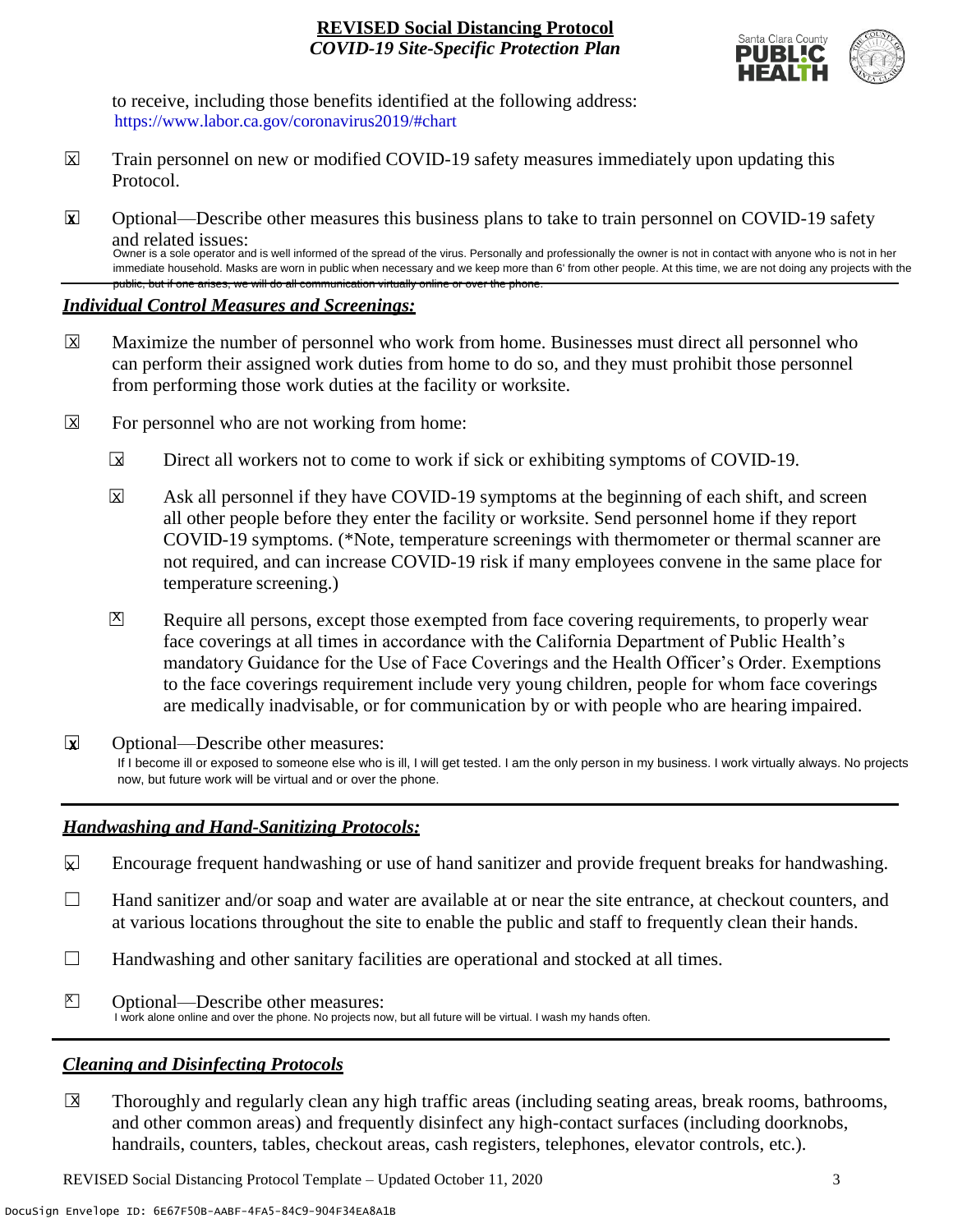

- □ Disinfecting wipes that are effective against COVID-19 are available for use by customers and personnel near shopping carts and baskets if shopping carts and baskets are used at the facility.
- $\Box$  Assign staff to disinfect carts and baskets regularly that are used at the facility if shopping carts and baskets are used at the facility.
- ☐ Disinfect any shared equipment and touchable surfaces like payment portals and pens after each use.
- ☐ Install contactless devices (including contactless payment systems, motion sensor lights, automatic soap and towel dispensers, and contactless timecard systems) if possible.
- $\Box$  Adjust operational hours to provide adequate time for cleaning and stocking with social distancing, and provide time for any workers to clean between shifts.
- $\Box$  To improve ventilation, filtration, and outdoor air exchange:
	- $\Box$  Evaluate HVAC system (if applicable) to make sure it is properly functioning, and have it regularly serviced.
	- $\Box$  Consider upgrades to HVAC and building air filtration systems and implement any feasible improvements to these systems (for example, to enhance air filtration efficiency and increase the percentage of outdoor air through the HVAC system).
	- $\Box$  Open windows and doors throughout the facility when environmental, building, and safety conditions allow.
- ☐ Optional—Describe other measures: Again I am the only person in my business, all business is done virtually online and over the phone. It has always been done this way. I do keep a clean environment around me and disinfect as needed. X

## *Measures to Maintain Social Distancing:*

- $\Box$  Limit the number of people in the facility/worksite to allow adequate social distancing (six feet minimum) at all times and to comply with any applicable capacity restrictions in the Health Officer Order.
	- $\Box$  Review, comply with, and enforce any applicable capacity limitations for the facility, following all instructions listed at www.sccgov.org/covidcapacity
- $\Box$  Designate a staff person to ensure that the maximum number of occupants is not exceeded, that all persons are wearing face coverings if required by the Health Officer Order, and that people entering comply with other provisions of this Protocol. Ensure that this person is more than six feet away from others to maintain adequate social distance.
- $\Box$  Require that all persons at the facility/worksite stay at least six feet away from all other persons, except as strictly necessary to perform job functions.
- $\Box$  Place tape or other markings at least six feet apart in customer line areas inside the store and on sidewalks at public entrances with signs directing customers to use the markings to maintain social distance.
- $\Box$  If feasible, increase remote (online and telephone) purchasing, delivery, and curbside pickup service options.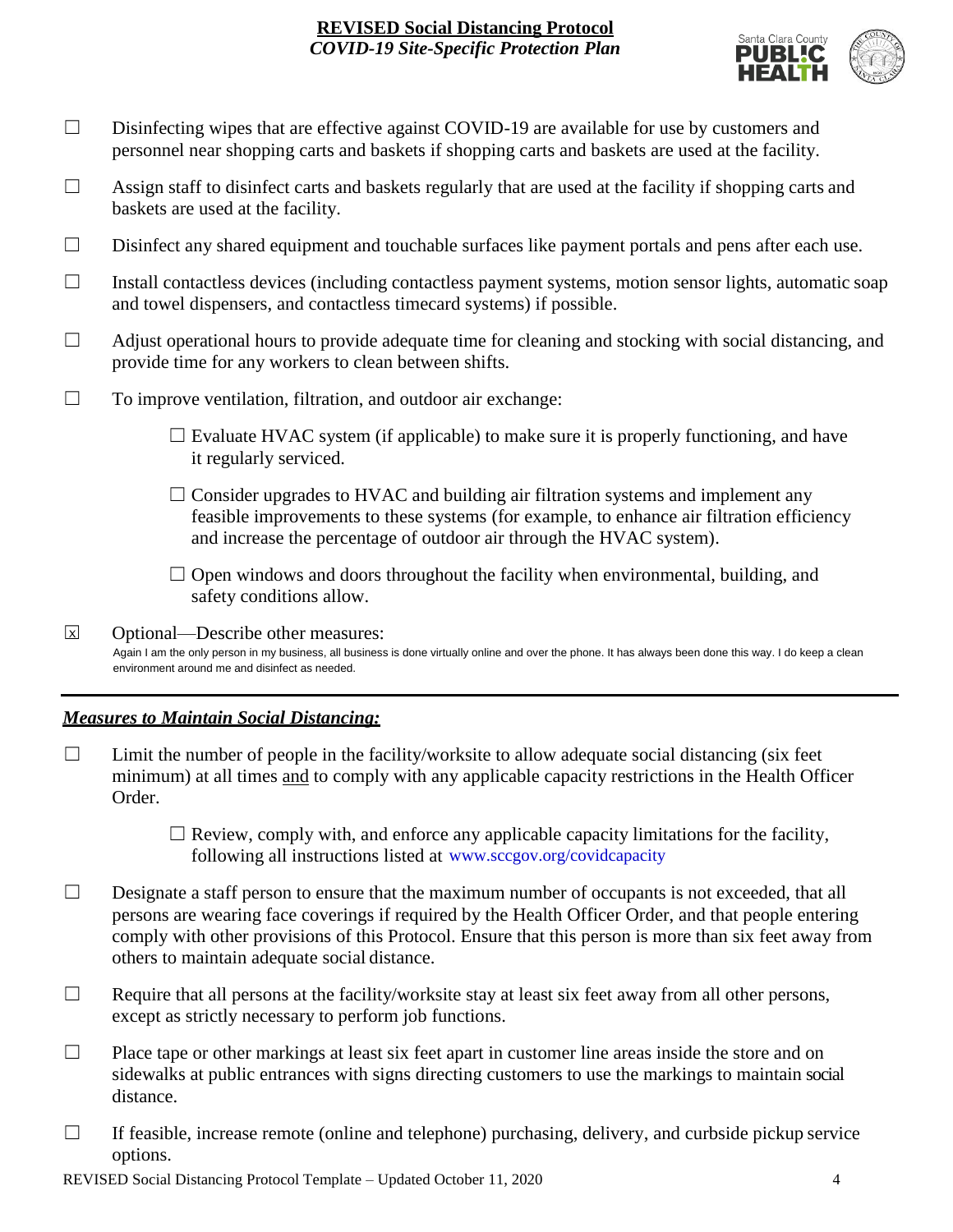

- $\Box$  Separate order areas from delivery areas to prevent customers from gathering.
- $\Box$  Minimize any in-person meetings and adjust those that are necessary to ensure adequate social distancing.
- $\Box$  Stagger personnel breaks, in compliance with wage and hour regulations, to reduce the number of workers taking breaks together.
- $\Box$  Where possible, create outdoor break areas with shade covers as a substitute for indoor break areas. Encourage staff to eat their meals and take their breaks socially distanced outdoors when conditions allow.
- ☐ Limit access to or close indoor break rooms to encourage use of outdoor break areas and prevent crowding. Discourage or prohibit eating or drinking in small, enclosed break rooms if less risky alternative areas exist for staff to take their meals (such as outdoors or socially distanced at individual workstations).
- $\Box$  Require workers to maintain 6-foot social distance at all times while on breaks, and preferably more distance if eating or drinking. Reconfigure break areas to facilitate social distancing.
- $\Box$  Maximize the use of outdoor space for interactions or transactions with customers to minimize the time that customers and personnel are indoors, particularly when in close proximity to one another.
- ☐ Optional—Describe other measures: No business is being done now, but if a project arises it will certainly be done 100% virtually online and over the phone.  $\overline{x}$

## *Procedure if a Person at the Facility/Worksite Tests Positive for COVID-19*

- $\boxtimes$  Review and comply with all measures listed at [www.sccsafeworkplace.org](http://www.sccsafeworkplace.org/) in the event of a confirmed case of COVID-19 amongst personnel.
- ☐ Create, and post in an area easily viewable by personnel, a plan to comply with all applicable in the event of a confirmed case of COVID-19 amongst personnel. Depending on the type of facility, these measures will likely include, among others: measures listed at www.sccsafeworkplace.org  $\overline{X}$ 
	- $\Box$  Immediately removing the infected person from the facility/worksite and ensuring they are no longer occupying the same space as any other personnel.
	- $\Box$  Instructing the infected person to stay home and isolate in accordance with the instructions listed at [www.sccsafeworkplace.org.](file:///C:/Users/raphael.rajendra/AppData/Local/Microsoft/Windows/INetCache/Content.Outlook/PTLHNOTE/www.sccsafeworkplace.org) www.sccsafeworkplace.org
	- Notifying the County Public Health Department within four hours of learning of the positive case by following the instructions at www.sccsafeworkplace.org  $\overline{X}$
	- $\Box$  Identifying any workers (and customers, if known) who had close contact with the infected person.
	- $\Box$  Complying immediately with any case investigation, contact tracing, and worksite investigation measures by the County Public Health Department. This will include providing the names, addresses, phone numbers, and work dates and times for close contacts of the infected person, which employers are required by law to provide to the County Public Health Department upon request.
- REVISED Social Distancing Protocol Template Updated October 11, 2020 5  $\Box$  Excluding all close contacts from the facility/worksite or any other jobsite in accordance with